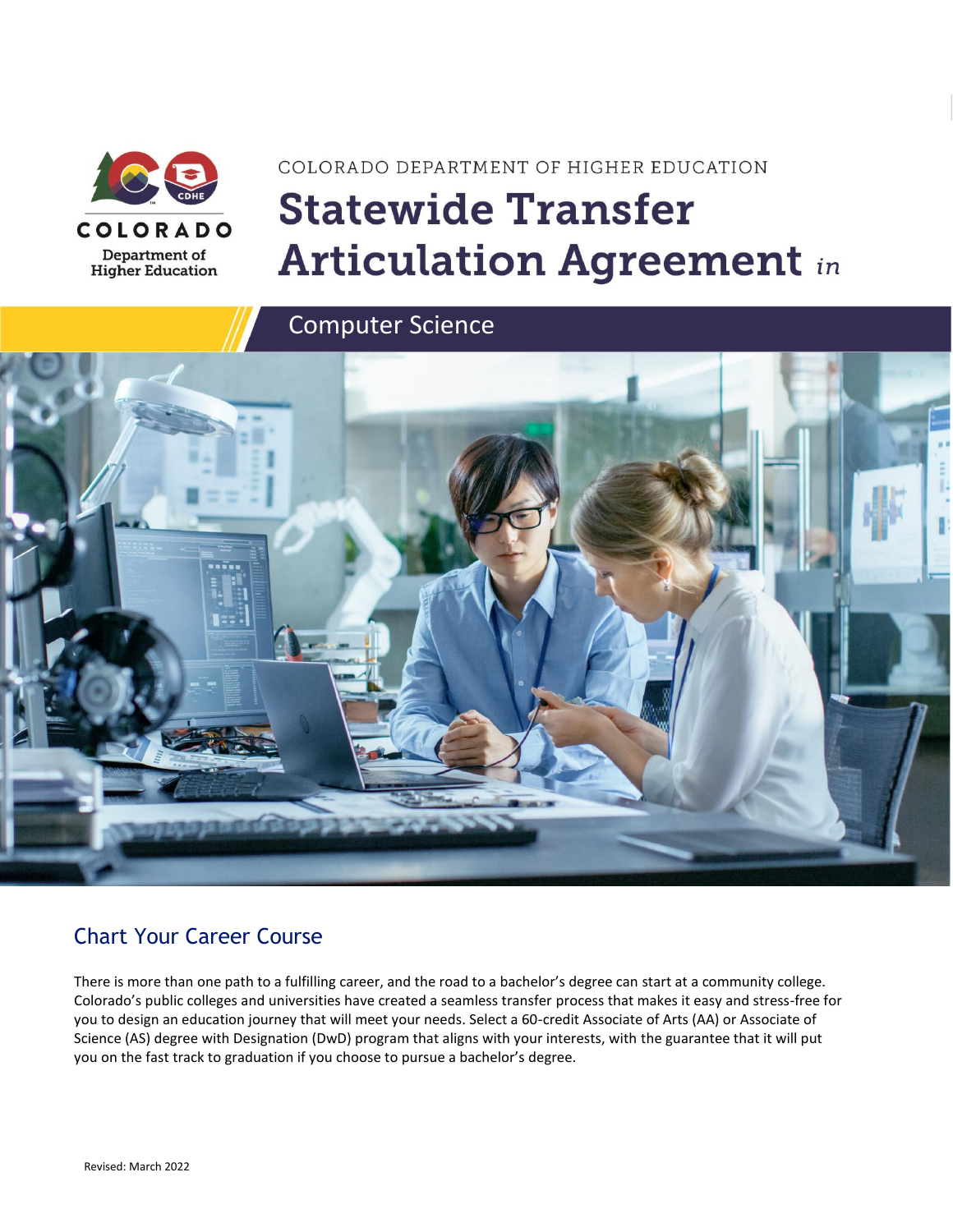# Introduction

With an ever-increasing demand for new and better technologies, there are limitless opportunities for computer science professionals. Once a career path that led straight to Silicon Valley, now businesses all over the world are seeking software systems experts. From web developers to information security analysts, a background in computer science can be used to create in the digital world or find ways to protect it. If you have patience, show great attention to detail, and enjoy work that requires a high level of precision, computer science may be the field for you.

In an associate program in Computer Science, you will study data structures, learn about computer networks and data management systems, and explore programming and coding languages. This degree is transferable to universities offering bachelor's degrees in Computer Science, Mathematics, and Applied Math Emphasis.

The first year of a Computer Science program will include math and English courses to meet general education requirements. The completion of introductory math and English courses in your first year is proven to greatly increase the likelihood of crossing the graduation stage, boosting your momentum along the degree pathway you select. Other general education courses on your pathway will cover topics in Arts and Humanities, History, Social and Behavioral Sciences, and Natural and Physical Sciences.

Program-specific courses may begin as soon as your first semester. These courses will become more advanced as you move along your degree pathway. Through this sequence of courses, your knowledge of technology, software creation, and data analysis will grow and deepen. Coursework will include Computer Science, Computer Architecture, and Programming. After completing a 60-credit associate degree, your degree pathway can continue with guaranteed transfer to a college that offer's bachelor's degrees.

### **Degree Pathway Knowledge & Skills**

- Computer and technology knowledge
- Software development
- Technical writing
- Analytical skills
- **Abstraction**
- Decomposition
- Pattern recognition
- Algorithmic design
- Critical thinking
- Problem solving
- Communication skills
- Attention to detail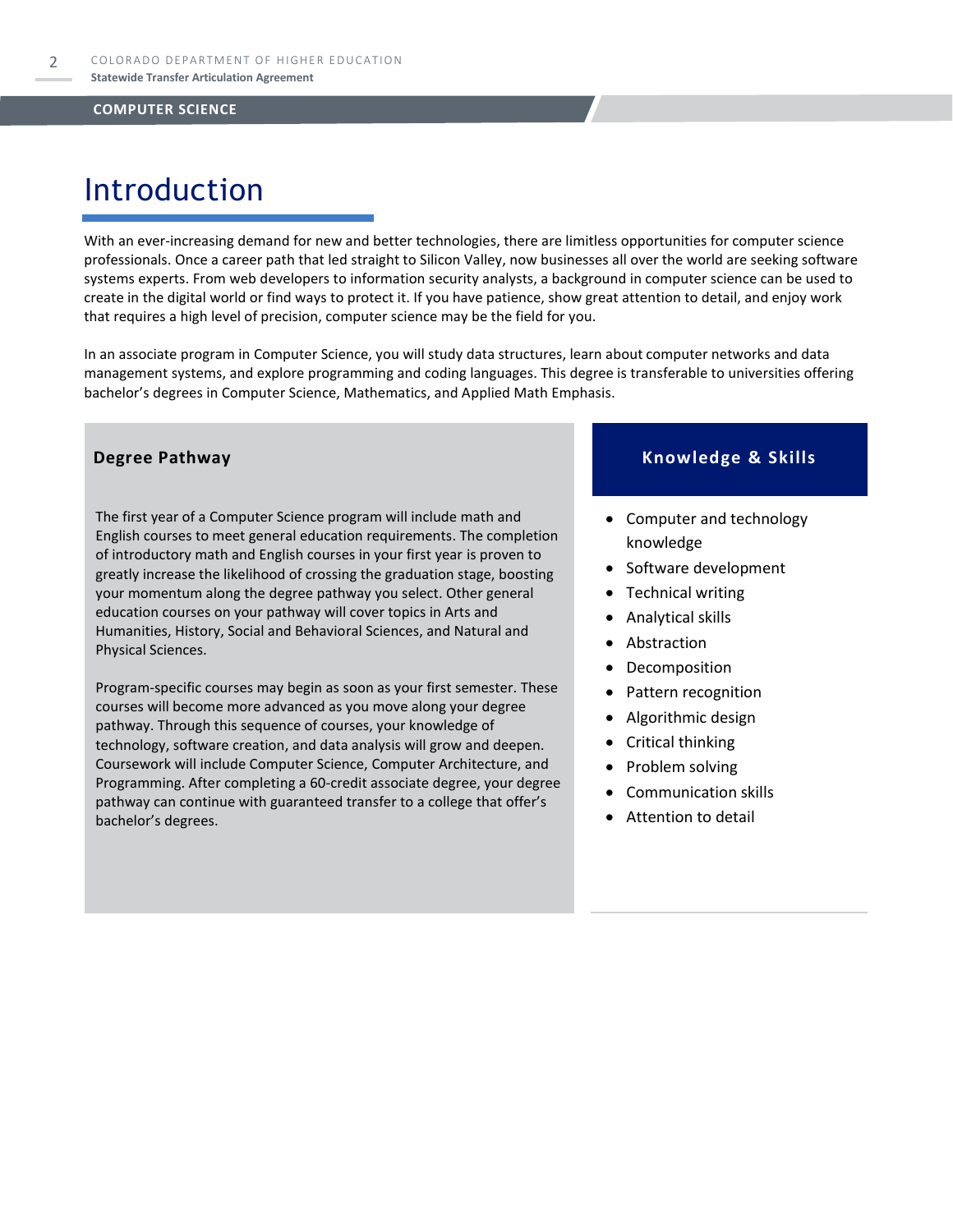3

## Participating Institutions

### **Earn an Associate Degree with Designation (DwD)**

*From one of these Colorado public community/junior colleges*

**Aims Community College** [A.S. Computer Science]\* **Arapahoe Community College** [A.S. Computer Science] **Colorado Mountain College** [A.S. Computer Science] **Colorado Northwestern Community College** [A.S. Computer Science]

**Community College of Aurora** [A.S. Computer Science] **Community College of Denver** [A.S. Computer Science] **Front Range Community College** [A.S. Computer Science] **Morgan Community College** [A.S. Computer Science] **Northeastern Junior College** [A.S. Computer Science] **Otero College** [A.S. Computer Science] **Pikes Peak Community College** [A.S. Computer Science] **Pueblo Community College** [A.S. Computer Science] **Red Rocks Community College** [A.S. Computer Science] **Trinidad State College** [A.S. Computer Science]

### **Earn a Bachelor's Degree**

*From one of these Colorado public four-year institutions*

**Adams State University**  [B.S. Mathematical Science, Computer Science Emphasis]

**Colorado Mesa University**  [B.S. Computer Science]

**Colorado School of Mines** [B.S. Computer Science]

**Colorado State University** [B.S. Computer Science]

**Metropolitan State University of Denver**  [B.S. Computer Science]

**University of Colorado Boulder**  [B.A. Computer Science]\*\*

**University of Colorado Colorado Springs** [B.S. Computer Science]

**University of Colorado Denver** [B.A. Computer Science]\*\*

**University of Northern Colorado** [B.S. Mathematics, Applied Math Emphasis]

**Western Colorado University** [B.S. Computer Science]

\* Aims Community College does not currently offer CSC 165/1065 or CSC 225/2025. Aims students should talk to their academic advisor about cooperative registration agreement options with CSU and UNC.

\*\* For both the University of Colorado Boulder and the University of Colorado Denver, this agreement applies only to the Bachelor of Arts degree in Computer Science. Students who are interested in the Bachelor of Science degree in Computer Science should contact a program advisor at CU Boulder or CU Denver as early as possible.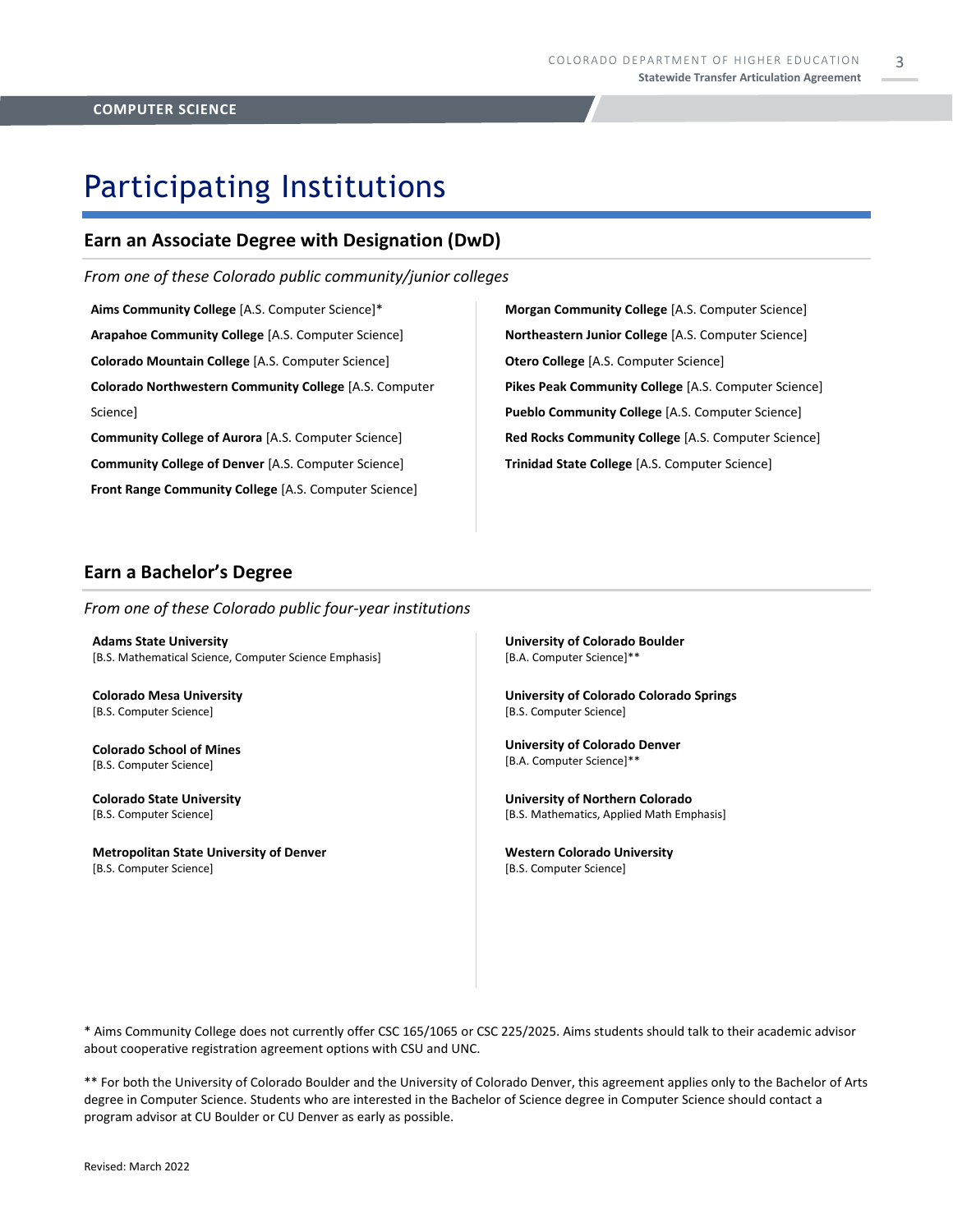# Prescribed Curriculum

### COMPUTER SCIENCE

| Required Courses that Fulfill General Education Requirements<br><b>33 CREDIT HOURS</b> |                                                                                                       |                                        |                                                                                                                                                                                                                                                                                                                                                                                                                                                                           |  |
|----------------------------------------------------------------------------------------|-------------------------------------------------------------------------------------------------------|----------------------------------------|---------------------------------------------------------------------------------------------------------------------------------------------------------------------------------------------------------------------------------------------------------------------------------------------------------------------------------------------------------------------------------------------------------------------------------------------------------------------------|--|
|                                                                                        | <b>Credit</b><br><b>Hours</b>                                                                         | <b>Community College</b><br>Course No. | <b>Course Title or Category</b>                                                                                                                                                                                                                                                                                                                                                                                                                                           |  |
| (Written)<br>Communication                                                             | 6                                                                                                     |                                        | Any (GT-CO1) course plus any (GT-CO2) course<br>$-OR-$<br>Any (GT-CO2) course plus any (GT-CO3) course<br>** ENG 122/1022 or ENG 131/1031 required for Mines                                                                                                                                                                                                                                                                                                              |  |
| <b>Mathematics</b>                                                                     | 5                                                                                                     | MAT 201/2410                           | Calculus I (GT-MA1)<br>(Additional coursework might be required to meet prerequisite<br>requirements for calculus. Pre-requisite courses may apply toward<br>elective credit hours.)                                                                                                                                                                                                                                                                                      |  |
| <b>Arts &amp; Humanities</b>                                                           | 6                                                                                                     |                                        | Any two GT Pathways Arts & Humanities courses (GT-AH1, GT-<br><b>AH2, GT-AH3, GT-AH4)</b><br>**For transfer to Mines, take PHI 218/2018 AND one additional<br>GT-AH course from the CSM CCCS H&SS Undergraduate Pre-<br>approved List                                                                                                                                                                                                                                     |  |
| <b>History</b>                                                                         | 3                                                                                                     |                                        | Any one GT Pathways History course (GT-HI1)<br>**For transfer to Mines, take HIS 247/2015 OR another GT-HI1<br>course from the CSM CCCS H&SS Undergraduate Pre-approved List                                                                                                                                                                                                                                                                                              |  |
| Social &<br><b>Behavioral Sciences</b>                                                 | 6                                                                                                     |                                        | Any two GT Pathways Social & Behavioral Sciences courses (GT-<br>SS1, GT-SS2, GT-SS3)<br>**For transfer to Mines, take ECO 201/2001 and ECO 202/2002                                                                                                                                                                                                                                                                                                                      |  |
| Natural &<br><b>Physical Sciences</b>                                                  | institution-consult the advising office).<br>7<br>institution, if known.<br>applied toward electives. |                                        | Select from GT-SC1/GT-SC2 courses, one must be with a laboratory<br>(GT-SC1). GT-SC1/GT-SC2 courses in sequence (same discipline) are<br>recommended (and may be required depending on the receiving<br>Courses must be selected in consultation with the advising office<br>from the community college and from the intended transfer<br>Seven credit minimum; additional credits in this area will be<br>**For transfer to Mines, select two courses from PHY 211/2111, |  |
|                                                                                        |                                                                                                       |                                        | PHY 212/2112, and CHE 111/1111                                                                                                                                                                                                                                                                                                                                                                                                                                            |  |

| <b>Additional Required Courses</b> |                               |                                  | <b>12 CREDIT HOURS</b>                                                                                                                                                                                                                                                                                                                                   |  |
|------------------------------------|-------------------------------|----------------------------------|----------------------------------------------------------------------------------------------------------------------------------------------------------------------------------------------------------------------------------------------------------------------------------------------------------------------------------------------------------|--|
|                                    | <b>Credit</b><br><b>Hours</b> | Course No.                       | <b>Course Title</b>                                                                                                                                                                                                                                                                                                                                      |  |
| <b>Computer Science</b>            | 8                             | CSC 160/1060 and<br>CSC 161/1061 | Computer Science I & II (Courses must be selected in<br>consultation with the advising offices to ensure that the courses<br>taken are in the preferred programming language. Additional<br>coursework might be required to meet pre-requisite<br>requirements for Computer Science I. Pre-requisite courses may<br>apply toward elective credit hours.) |  |
|                                    | 4                             | CSC 225/2025                     | Computer Architecture/Assembly Language Programming                                                                                                                                                                                                                                                                                                      |  |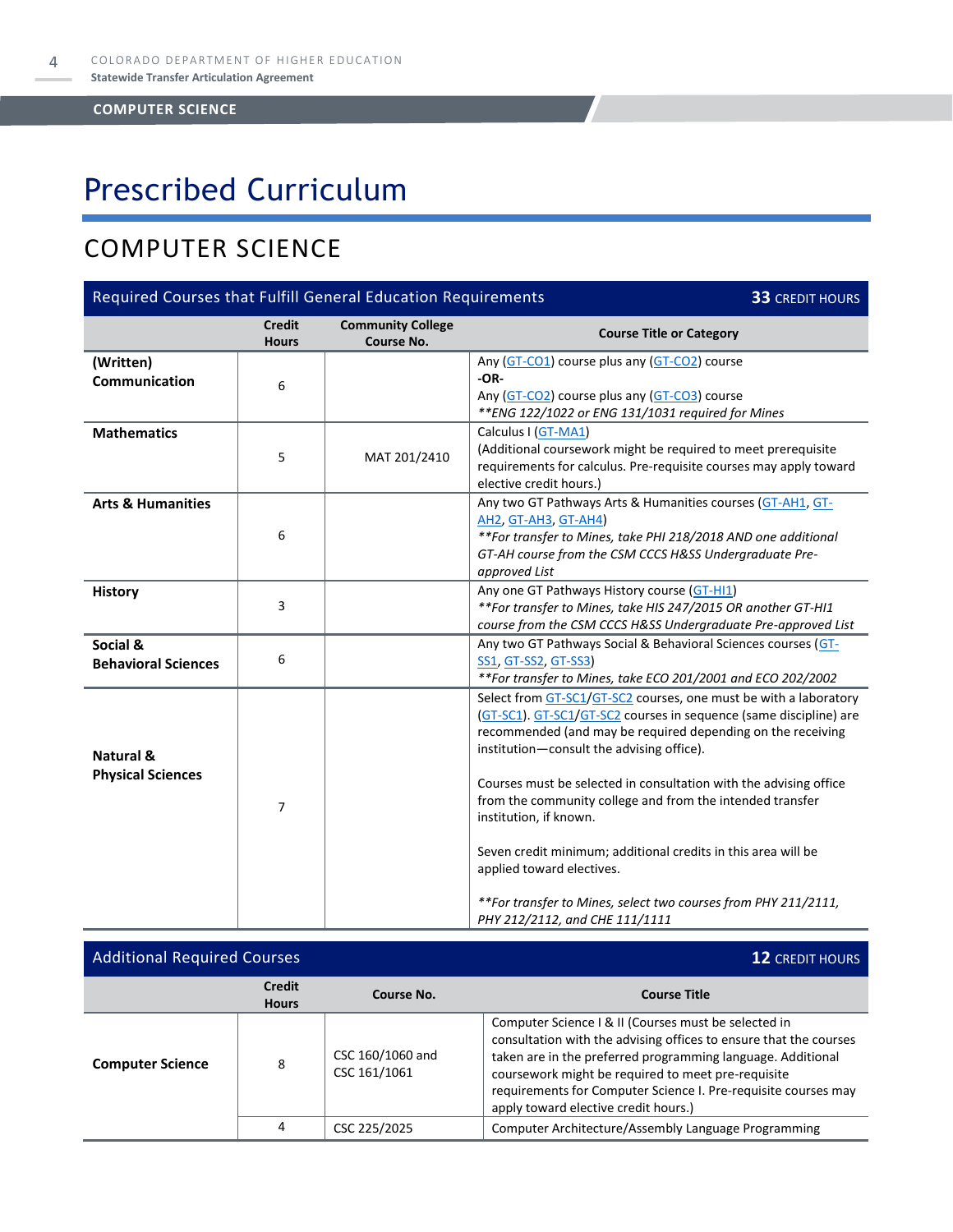|                                                                                                                                               |  | **Not required at Mines; would transfer as free elective                                                                                    |  |  |
|-----------------------------------------------------------------------------------------------------------------------------------------------|--|---------------------------------------------------------------------------------------------------------------------------------------------|--|--|
| Please note: If these credits are not required for the major at a receiving 4-year institution, they will be applied to the bachelor's degree |  |                                                                                                                                             |  |  |
|                                                                                                                                               |  | as elective credit toward graduation. Please check with the receiving institution to determine in which ways these courses will be applied. |  |  |

| <b>Free Electives</b>                                                                                                                             |                               |                                        | <b>15 CREDIT HOURS</b>                                                                       |  |
|---------------------------------------------------------------------------------------------------------------------------------------------------|-------------------------------|----------------------------------------|----------------------------------------------------------------------------------------------|--|
|                                                                                                                                                   | <b>Credit</b><br><b>Hours</b> | Course No.                             | <b>Course Title</b>                                                                          |  |
| Required for most CS<br>programs at most four-<br>year institutions $-$<br>consult an academic<br>advisor at the intended<br>transfer institution | 5                             | MAT 202/2420                           | Calculus II (GT-MA1)                                                                         |  |
| Required for CSU, CU<br>Boulder, CU Denver &<br><b>UNC</b>                                                                                        | 4                             | CSC 165/1065                           | Discrete Structures (CSU will also accept MAT 215/2520 as an<br>alternative to CSC 165/1065) |  |
| Required for CU Boulder                                                                                                                           | 3                             | MAT 255/2540                           | Linear Algebra                                                                               |  |
| <b>Required for Mines</b>                                                                                                                         | 4/5                           | MAT 203/2430<br>$-OR-$<br>MAT 204/2431 | Calculus III (GT-MA1)<br>$-OR-$<br>Calculus with Engineering Applications (GT-MA1)           |  |
| <b>Required for CSU</b>                                                                                                                           | 4                             | CSC 234/2034***                        | $C++$ Programming                                                                            |  |

\*\*\*CSC 234/2034 is available only at certain CCCS institutions. Students planning to transfer to CSU should consult an academic advisor about options for taking this course at Front Range or Arapahoe Community College and transferring the credits back to your home institution. Both CSC 165/1065 and CSC 234/2034 are available through Colorado State University Online as CS220 and CS253, respectively. Consult your academic advisor about registration and reverse transfer options.

For Colorado School of Mines, students are advised to use any remaining free elective credits to take MAT 261/2561, CHE 111/1111, or PHY 212/2112 (CSC 165/1065 will be accepted in transfer but the other courses are preferred).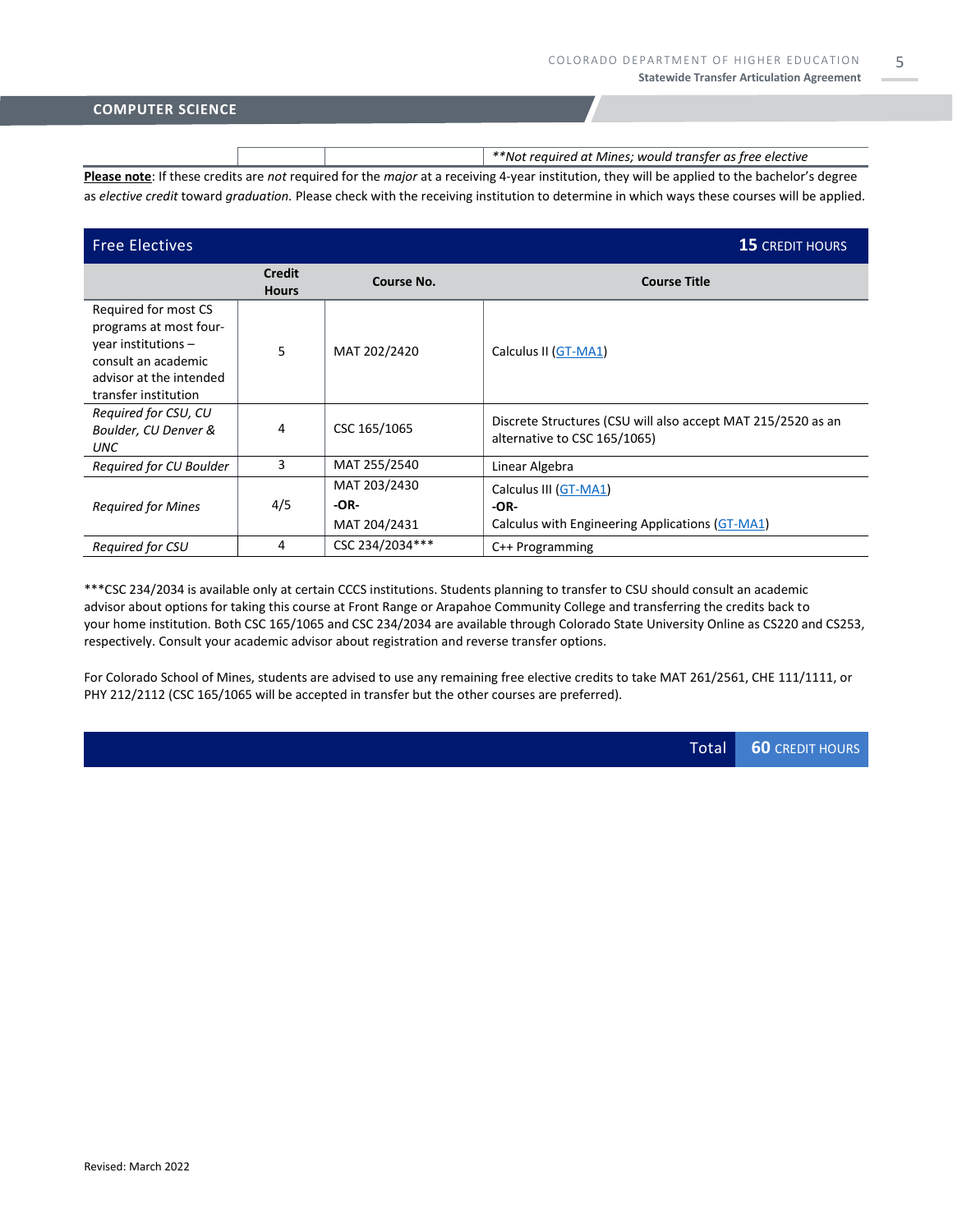# Course Planner

### COMPUTER SCIENCE DEGREE PLAN

### STUDENT NAME

| Institution:                   |                   |                     |                     |                  |  |  |
|--------------------------------|-------------------|---------------------|---------------------|------------------|--|--|
| <b>Semester</b>                | <b>Course No.</b> | <b>Course Title</b> | <b>Credit Hours</b> | <b>Completed</b> |  |  |
|                                |                   |                     |                     |                  |  |  |
|                                |                   |                     |                     |                  |  |  |
|                                |                   |                     |                     |                  |  |  |
|                                |                   |                     |                     |                  |  |  |
|                                |                   |                     |                     |                  |  |  |
|                                |                   |                     |                     |                  |  |  |
| <b>Total Credits Completed</b> |                   |                     |                     |                  |  |  |

| Institution:                   |                   |                     |                     |                  |  |  |
|--------------------------------|-------------------|---------------------|---------------------|------------------|--|--|
| Semester                       | <b>Course No.</b> | <b>Course Title</b> | <b>Credit Hours</b> | <b>Completed</b> |  |  |
|                                |                   |                     |                     |                  |  |  |
|                                |                   |                     |                     |                  |  |  |
|                                |                   |                     |                     |                  |  |  |
|                                |                   |                     |                     |                  |  |  |
|                                |                   |                     |                     |                  |  |  |
|                                |                   |                     |                     |                  |  |  |
| <b>Total Credits Completed</b> |                   |                     |                     |                  |  |  |

| Institution: |                   |                     |                                |                  |  |  |
|--------------|-------------------|---------------------|--------------------------------|------------------|--|--|
| Semester     | <b>Course No.</b> | <b>Course Title</b> | <b>Credit Hours</b>            | <b>Completed</b> |  |  |
|              |                   |                     |                                |                  |  |  |
|              |                   |                     |                                |                  |  |  |
|              |                   |                     |                                |                  |  |  |
|              |                   |                     |                                |                  |  |  |
|              |                   |                     |                                |                  |  |  |
|              |                   |                     |                                |                  |  |  |
|              |                   |                     | <b>Total Credits Completed</b> |                  |  |  |

| Institution:    |                         |                     |                     |                  |  |  |
|-----------------|-------------------------|---------------------|---------------------|------------------|--|--|
| <b>Semester</b> | <b>Course No.</b>       | <b>Course Title</b> | <b>Credit Hours</b> | <b>Completed</b> |  |  |
|                 |                         |                     |                     |                  |  |  |
|                 |                         |                     |                     |                  |  |  |
|                 |                         |                     |                     |                  |  |  |
|                 |                         |                     |                     |                  |  |  |
|                 |                         |                     |                     |                  |  |  |
|                 |                         |                     |                     |                  |  |  |
|                 | Total Credits Completed |                     |                     |                  |  |  |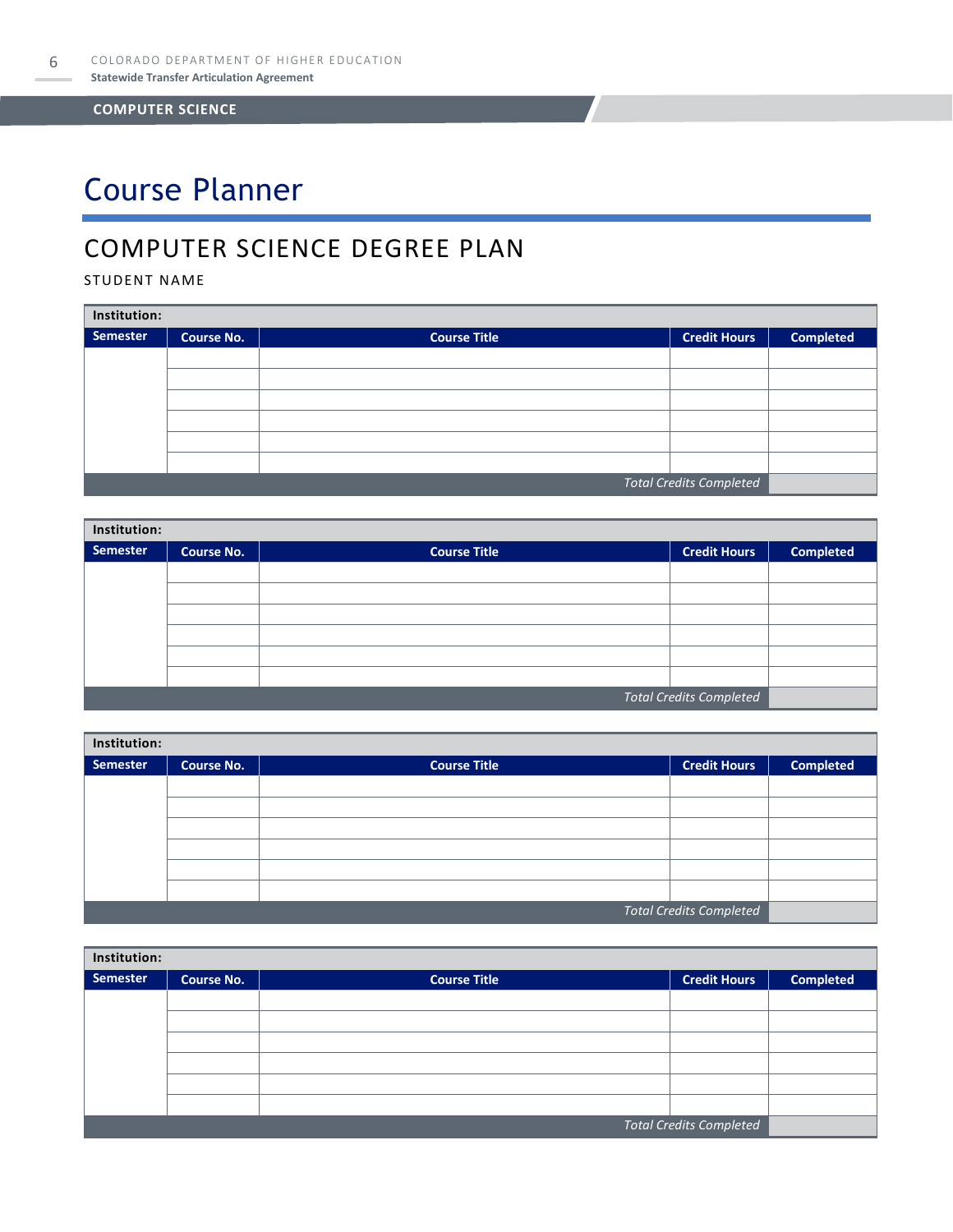7

### Contractual Language

#### **INTRODUCTION**

A statewide transfer articulation agreement identifies the community college courses students need to take in order to graduate from a community college with a 60-credit Associate of Arts (AA) or Associate of Science (AS) degree with designation (DwD). Students are responsible for informing the admissions counselor or transfer advisor at their receiving four-year institution that they are completing a DwD.

It is important for students to understand that completion of an AA or AS degree within two years requires them to complete an average of 15 credits per semester (or 30 credits per year). Also, research shows that students who take classes in their major area within their first 30 credit hours are more likely to persist and graduate.

The guarantees and limitations below describe the minimum requirements to which all participating institutions have agreed. Students who believe an institution is not meeting the guarantees described below can file a complaint with the [CDHE.](https://highered.colorado.gov/filing-student-complaint)

#### **GUARANTEES**

Students who complete a DwD pursuant to the prescribed curriculum in this statewide transfer articulation agreement **and** pass all 60 credits with a C- or higher **and** are admitted to the receiving institution's corresponding degree program (see cover page) are guaranteed the following:

- 1. Junior standing with no more than 60 remaining credits (or up to 68 remaining credits for Computer Science, depending on the institution) to meet the graduation requirements for the baccalaureate degree program covered by this articulation agreement.
- 2. Completion of the receiving institution's lower division general education requirements as defined by the GT Pathways curriculum.
- 3. The same graduation requirements as students who begin and complete this degree program at the four-year institution.
- 4. Admission to all Colorado public baccalaureate awarding institutions (*except* Colorado School of Mines) is guaranteed to applicants who have completed any AA or AS degree from a Colorado public two-year institution after high school graduation, provided certain requirements are met. To see these requirements, please refer to the Colorado Commission on Higher Education's [Admissions](https://highered.colorado.gov/sites/highered/files/2020-03/i-partf_0.pdf)  [Standards Policy](https://highered.colorado.gov/sites/highered/files/2020-03/i-partf_0.pdf), section titled "Guaranteed Transfer Admissions" [here.](https://highered.colorado.gov/educators/policy-funding/cche-policies-procedures) Please note: Students transferring to a University of Colorado institution (Boulder, Colorado Springs, Denver) must satisfy the CU System's MAPS (Minimum Academic Preparation Standards) requirement.
- 5. Per the Commission's [Prior Learning Assessment](https://highered.colorado.gov/sites/highered/files/2020-03/i-partx.pdf) policy, section 2.07, and pursuant to Colorado Revised Statutes §23-1-108 (7)(b)(II)(A), "a state institution of higher education that admits as a junior a student who holds an associate of arts degree, associate of applied science degree, or associate of science degree that is the subject of a statewide degree transfer agreement shall not require the student to complete any additional courses to fulfill general education requirements", and that the receiving institution of higher education is responsible for the total cost of tuition "for any credit hours that exceed the total credit hours required for a native student or that extend the total time to receive the degree beyond that required for a native student".
- 6. The Commission's Prior Learning Assessment policy also states "every Colorado public institution of higher education shall accept in transfer from within the institution and from other state institutions of higher education prior learning assessment credit awarded for GT Pathways requirements" (section 3.01), and "Colorado public institutions of higher education shall not prohibit students from meeting general education/GT Pathways requirements with prior learning assessment credit" (section 3.02).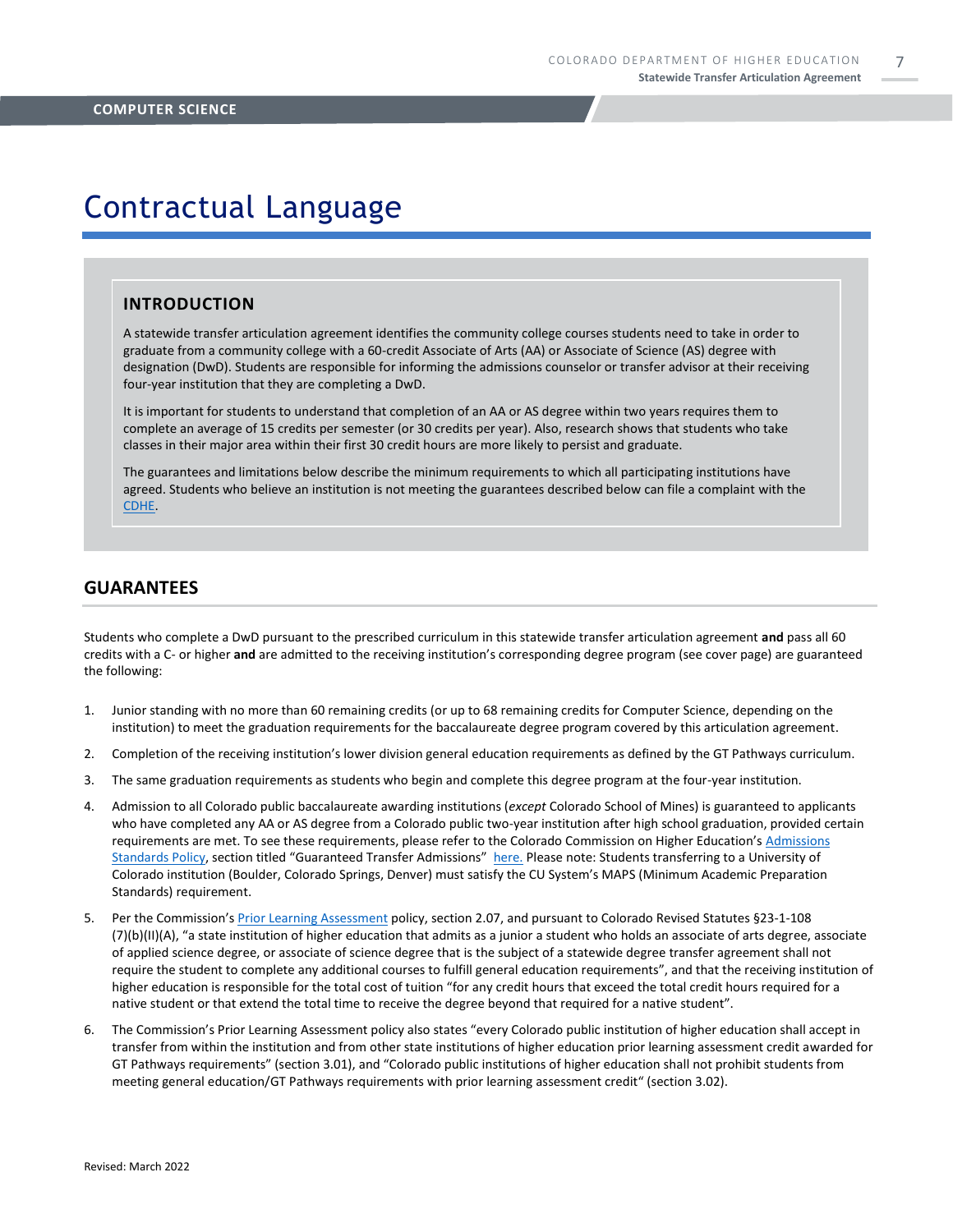### **LIMITATIONS**

- 1. Students must meet all admission and application requirements at the receiving institution including the submission of all required documentation by stated deadlines. Students are advised to consult with the Office of Admissions at the institution to which they intend to transfer.
- 2. Only courses with grades of C- or higher are guaranteed to transfer.
- 3. Admission to a receiving institution does not guarantee enrollment in a specific degree program. Some programs at receiving institutions have controlled entry due either to space limitations or academic requirements.
- 4. The credit and course transfer guarantees described in this agreement apply to the specific degree programs covered by this agreement (see cover page). If the student changes majors, receiving institutions will evaluate application of the courses designated in this agreement to other degree programs on a course-by-course basis.
- 5. Students are allowed to use credits awarded by exam, such as AP (Advanced Placement) and IB (International Baccalaureate), as long as those exams are listed on the exam table[s here,](https://highered.colorado.gov/get-credit-for-what-you-already-know) or may use challenge exams to fulfill GT Pathways requirements (not necessarily major requirements) and those credits are guaranteed to transfer and apply to GT Pathways requirements at the receiving institution per the Colorado Commission on Higher Education's Policy I, X: Prior Learning Assessment. See the [entire policy](https://highered.colorado.gov/sites/highered/files/2020-03/i-partx.pdf) for more information.
- 6. The receiving institution shall accept all applicable credits earned within ten years of transfer to the receiving institution. Credits earned more than ten years earlier will be evaluated on a course-by-course basis.
- 7. All the courses a student needs to take in the associate degree program covered by this statewide transfer articulation agreement are listed in the prescribed curriculum. Course substitutions are allowed as long as the student and both the sending and receiving institutions agree to the substitution; such agreement should be documented in writing and the student should keep a copy until the baccalaureate degree is conferred. Note that if students substitute a course, then this is no longer a statewide agreement and some of the guarantees are only for the receiving institution that agreed to the substitution. **Any additional courses taken in the discipline covered by this agreement might not count toward the requirements of the major at the receiving institution.** Students can avoid this problem by taking no more courses in the discipline beyond those identified in the prescribed curriculum. STUDENTS SHOULD CONSULT THE PROGRAM ADVISOR AT THE RECEIVING INSTITUTION FOR GUIDANCE. Any advisement from an academic advisor should be obtained IN WRITING.
- *8.* Students seeking K-12 teacher licensure may not use this agreement because teacher preparation programs have different requirements for educator licensure.

*\* Aims Community College does not currently offer CSC 165/1065 or CSC 225/2025. Aims students should talk to their academic advisor about cooperative registration agreement options with CSU and UNC.* 

*\*\* For both the University of Colorado Boulder and the University of Colorado Denver, this agreement applies only to the Bachelor of Arts degree in Computer Science. Students who are interested in the Bachelor of Science degree in Computer Science should contact a program advisor at CU Boulder or CU Denver as early as possible.*

### **Addendum to Agreement**

Students who do not complete an AA/AS degree can use the prescribed curriculum in a statewide transfer articulation agreement as a common advising guide for transfer to all public institutions that offer the designated bachelor's degree program. Please note the following:

- 1. Students are guaranteed application of general education courses completed with a C- or higher in the prescribed curriculum in this agreement up to the established maximum in each GT Pathways content area.
- 2. Except in special cases (e.g., the partial completion of a required sequence of courses or variation in the number of credit hours institutions award for course equivalents), students can expect that courses specified within the prescribed curriculum in this agreement, successfully completed with a C- or higher, will fulfill the relevant course requirements in the designated major.
- 3. Receiving institutions will evaluate all courses other than those specified in this agreement on a course-by-course basis.

Students transferring without a completed AA/AS degree must consult with the Office of Admissions at the institution to which they are transferring to review the issues identified above, and to make sure they meet all admission and application requirements at the receiving institution, including the submission of all required documentation by stated deadlines.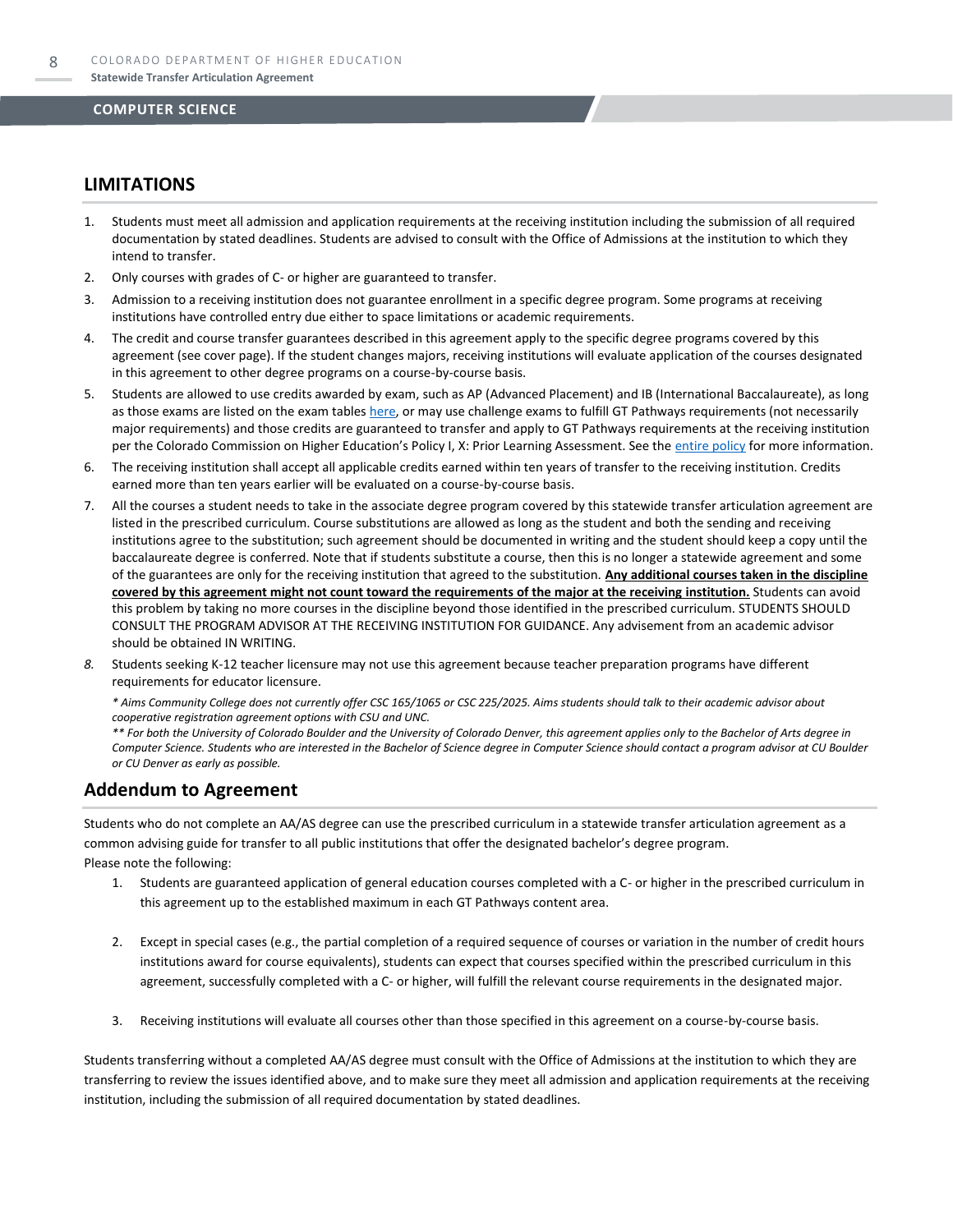This agreement will be reviewed by disciplinary faculty no less frequently than every five years. *The agreement will remain in force until such time as it is formally modified or terminated.* 

The Department of Higher Education – in consultation with the General Education Council – may make minor technical changes to this agreement on behalf of participating institutions. The most current version of the agreement can be found on the [CDHE website.](https://highered.colorado.gov/transfer-degrees) Institutions that wish to join or withdraw from this agreement should consult the Division of Academic Affairs at the Colorado Department of Higher Education. Terms and processes are outlined in the Commission's policy on Statewide Transfer and GT Pathways, available at the [CDHE website.](https://highered.colorado.gov/educators/policy-funding/general-education-ge-council/gtpathways/transfer-agreements)

A paper or hard copy of this document may not be the most current version of the agreement—check th[e website](https://highered.colorado.gov/transfer-degrees) of the Colorado Department of Higher Education for the most current version.

*Signatures from institutional/system Chief Academic Officers for all participating institutions, as listed on the cover page, have signed this agreement. Signatures of Chief Academic Officers, who possess or have been delegated authority to enter into this agreement on behalf of their institution or institutions (in some cases by the institutional or system governing board), are on file in the Division of Academic Affairs at the Colorado Department of Higher Education.*